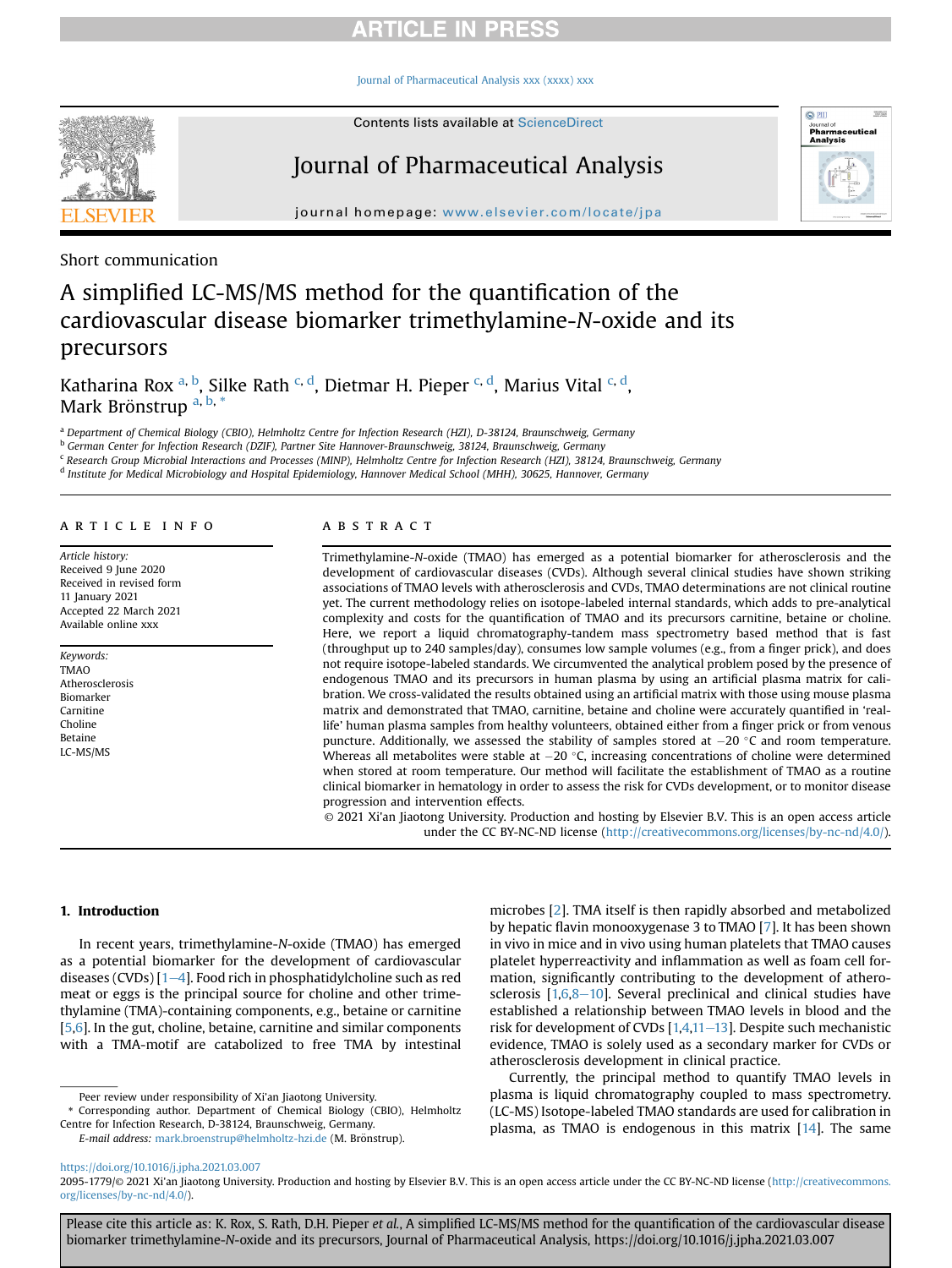applies to endogenous TMA precursors such as carnitine, choline or betaine. This necessitates additional pre-analytical steps for the spiking of isotope-labeled standards into each sample, and the standards themselves increase analysis costs. In this study, we present a cost-effective, fast and sensitive method for simultaneous measurement of TMAO, carnitine, betaine and choline without the need of isotope-labeled standards. The method will facilitate the use of TMAO as a new biomarker to assess the risk of CVDs or atherosclerosis in the clinical setting. In addition, we demonstrate that only low sample volumes are needed for accurate measurements.

### 2. Materials and methods

## <span id="page-1-0"></span>2.1. Sample preparation and analysis

All samples were analyzed using an Agilent 1290 Infinity II HPLC system (Agilent, Darmstadt, Germany) coupled to an AB Sciex QTrap 6500 plus mass spectrometer (Darmstadt, Germany). First, a calibration curve was prepared by spiking different concentrations of carnitine, choline, betaine and TMAO into a phosphate-buffered saline solution containing 5% bovine serum albumin (BSA) (referred to as 'artificial plasma matrix'). Pure TMAO, L-carnitine hydrochloride, betaine and choline chloride were purchased from Sigma-Aldrich (Darmstadt, Germany). Glipizide (Sigma-Aldrich, Darmstadt, Germany) was used as an internal standard to account for injection errors and as a quality control of the respective sample run. In addition, quality control samples (QCs) were prepared for carnitine, choline, betaine and TMAO in artificial plasma matrix. The following extraction procedure was used:  $7.5 \mu L$  of a sample (calibration samples, QCs or human plasma samples) were extracted with 7.5  $\mu$ L of 1% formic acid and 42.5  $\mu$ L of ice-cold methanol containing 12.5 ng/mL of glipizide as internal standard for 10 min at 550 rpm on an Eppendorf MixMate® vortex mixer (Eppendorf, Hamburg, Germany). Samples were centrifuged at  $8 \degree C$  and 2,270g for 5 min. Supernatants were transferred to standard HPLC-Vbottom 96-well plates (Greiner, Kremsmünster, Austria).

HPLC conditions were as follows: column, Column XP, XSelect HSS T3 (4.6 mm  $\times$  50 mm, 2.5 µm, Waters, Eschborn, Germany); temperature, 30 °C; injection volume, 5  $\mu$ L; flow rate, 700  $\mu$ L/min; solvent A, 95% water  $+5%$  acetonitrile  $+0.1%$  formic acid; solvent B, 95% acetonitrile  $+5$ % water  $+0.1$ % formic acid; gradient, 99% A from 0 to 0.5 min,  $99\% - 92.2\%$  A from 0.5 min to 0.76 min,  $92.2\% -$ 92.1% A from 0.76 min to 0.78 min, 92.1% A until 0.85 min, 92.1%-92.0% A from 0.85 min to 0.90 min, 92.0%-91.9% A from 0.90 min to 0.95 min, 91.9% A until 1.10 min, 91.9%-50% A until 2.00 min, 50%-0% A from 2.00 min to 4.00 min, 0% A until 5.00 min, 0%-99% A from 5.00 to 6.50 min. MS conditions were as follows: multiple reaction monitoring (MRM), positive and negative modes; Q1 and Q3 masses for glipizide, carnitine, betaine, choline and TMAO shown in Table S1; peak areas of each sample and of the corresponding internal standard analyzed using MultiQuant 3.0 software (AB Sciex, AB Sciex, Darmstadt, Germany). The internal standard served as a technical control and peak areas of internal standards were used for technical approval of HPLC-MS/MS runs. For approval of an HPLC-MS/MS run, the peak area of the respective sample had to be within  $\pm$  20% of the mean peak area of all measured samples. Peak areas of the internal standard were used for the calibration curve or QCs. Only runs that passed that technical control were used for further analysis. Metabolites were identified by using all ion pairs displayed in Table S1. Ion pairs used for quantification are marked with a "2" in Table S1. Peak area ratios were prepared from the respective analyte and the standard glipizide. Peak area ratios of samples were quantified using the calibration curve of the respective metabolites (i.e., carnitine, betaine, choline or TMAO).

### K. Rox, S. Rath, D.H. Pieper et al. **Figure 2018** 2018 12:30 and the U.S. Rox, S. Rath, D.H. Pieper et al.

The accuracy of the calibration curve was determined using QCs independently prepared on different days. A run was approved when the accuracy of QC values was compliant with the official European Medicines Agency guidelines for analytical determination of biomarkers (EMEA/CHMP/EWP/19221/2009 Rev.1 Corr.2).

### 2.2. Extraction test with water

Choline, carnitine, betaine and TMAO were either spiked into water or into the artificial plasma matrix. The extraction protocol and analysis were the same as described in Section '[2.1](#page-1-0)'. All four metabolites were tested at a low, middle and high concentrations. The following concentrations (in ng/mL) were used for the four metabolites: (1) carnitine: 1,000 (low), 5,000 (middle), 10,000 (high); betaine: 1,000 (low), 5,000 (middle), 10,000 (high); choline: 500 (low), 1,000 (middle), 5,000 (high); TMAO: 250 (low), 1,000 (middle), 2,500 (high).

### 2.3. Cross-validation with mouse plasma matrix

For cross-validation experiments, metabolites were spiked into pooled plasma from CD-1 mice at concentrations of 2,500 ng/mL, 5,000 ng/mL and 10,000 ng/mL to ensure that they exceeded the endogenous amounts. To rule out that effects were not attributed to a specific plasma batch, different batches were used. To determine whether spiked amounts were significantly different from the calibration curve, an ordinary one-way ANOVA was performed using Sidak's multiple comparison test using GraphPad Prism 8.4.2 software.

### 2.4. Stability of metabolites in human plasma samples

Human plasma samples were obtained from healthy volunteers  $(n = 10)$  who had given their informed consent. Healthy volunteers had the choice to opt for venous puncture or finger prick. Plasma samples were either obtained from a finger prick (approximately 20  $\mu$ L whole blood,  $n = 1$ ), or from venous puncture (approximately 10 mL whole blood;  $n = 9$ ). Whole blood samples were immediately centrifuged at 15,870g for 10 min at 4  $\degree$ C to obtain plasma. Plasma samples were tested after up to six freeze-thaw-cycles  $(-20 \degree C)$  to room temperature) for their metabolite concentrations. Furthermore, metabolite levels were assessed after storage at room temperature for up to 5 days. Statistical analysis was done using an ordinary one-way ANOVA using GraphPad Prism 8.4.2 software.

# 3. Results

3.1. TMAO, carnitine, betaine and choline levels could be quantified simultaneously from  $7.5$   $\mu$ L sample volume

We prepared an artificial plasma matrix consisting of albumin and phosphate-buffered saline at pH 7.4 to simulate the pH, salt and protein concentrations of plasma. We sought out to minimize the required sample volume:  $10 \mu$ L is the lowest sample volume so far reported in publications for the determination of TMAO, choline, carnitine and betaine [\[15](#page-4-9)]. If sample collection from a simple finger prick is envisaged, 10 µL is still quite high, as whole blood from finger prick samples (about 20  $\mu$ L) subsequently has to be processed to plasma, resulting in volume reductions of about 50%. We spiked the matrix with TMAO, carnitine, betaine and choline and prepared calibration curves as well as the independent QCs. A sample volume of  $7.5 \mu$ L resulted in low variance (demonstrated by low inter- and intra-day variance of QCs) during sample processing and a broad dynamic range for the quantification of all four metabolites resulted in a robust and reproducible LC-MS/MS method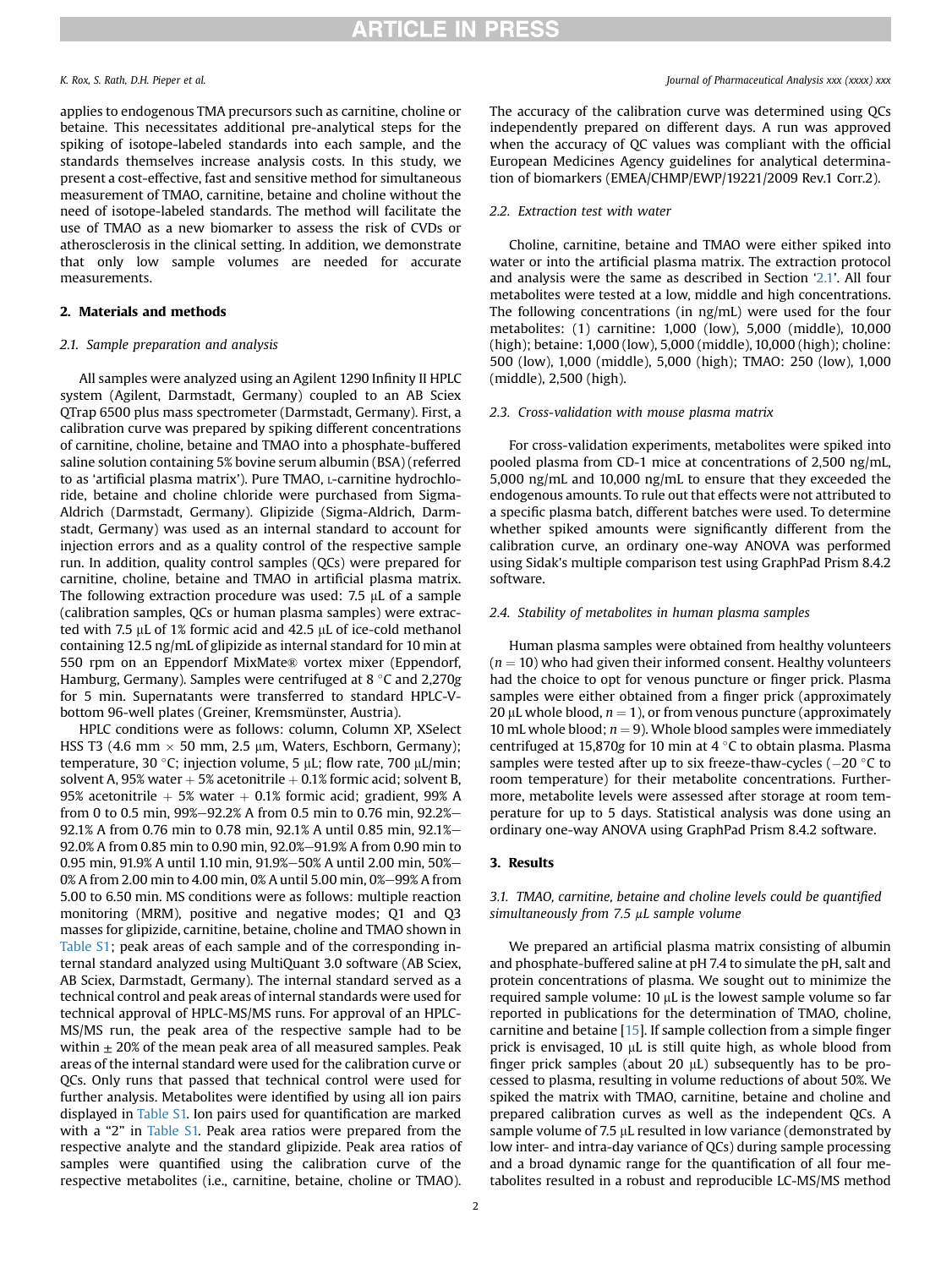# <span id="page-2-0"></span>Table 1

| Range of quantification, lower limit of qualification (LLOQ) and accuracy. |  |  |  |
|----------------------------------------------------------------------------|--|--|--|
|----------------------------------------------------------------------------|--|--|--|

| Analyte        | Quantification range $\{ng/mL\}$ LLOQ $\{ng/mL\}$ Accuracy $(\%)$ |    |           |           |
|----------------|-------------------------------------------------------------------|----|-----------|-----------|
|                |                                                                   |    | Intra-day | Inter-day |
|                | Carnitine 10-10000                                                | 5  | 8929      | 114.89    |
| <b>Betaine</b> | 100-10000                                                         | 25 | 87.34     | 111.95    |
| Choline        | 50-10000                                                          | 10 | 87.81     | 114.20    |
| <b>TMAO</b>    | 10-10000                                                          | 5  | 86.21     | 113.02    |

TMAO: trimethylamine-N-oxide.

([Table 1](#page-2-0)). Lower sample volumes, such as  $5 \mu L$ , resulted in higher limits of quantification and a higher variance of the intra- and interday QCs ( $> \pm 15\%$ ). Therefore, further reduction of volumes was not attempted. The correlation coefficient showed excellent linearity with  $R^2 > 0.99$  for each metabolite (Fig. S1A). By employing a dualcolumn switching method, the analysis of up to 240 samples per day per instrument could be achieved. As the peaks of all four metabolites were detected in MRM mode, baseline-separation was not necessary (Figs. S1B and C).

To investigate whether artificial plasma is necessary as a surrogate matrix or whether water could also be deployed, peak areas of the four metabolites at three different concentrations in water were compared to those obtained in the artificial matrix. The MS signals for carnitine, betaine and choline were quenched by up to 70% by the artificial matrix, and TMAO signals were quenched by up to 80% [\(Table 2\)](#page-2-1). Hence, if no (isotope-labeled) internal standards are used for quantification, water cannot serve as an adequate matrix for external calibration curves, as metabolite levels would be underestimated.

### <span id="page-2-1"></span>Table 2

Metabolite signals quenched by artificial matrix compared to water.

<span id="page-2-2"></span>

| Analyte        | Low $(\%)$    | Middle (%)    | High $(\%)$     |
|----------------|---------------|---------------|-----------------|
| Carnitine      | $71.71 + 2.2$ | $73.40 + 5.3$ | $69.38 + 6.3$   |
| <b>Betaine</b> | $77.29 + 4.5$ | $80.26 + 6.9$ | $71.83 + 1.8$   |
| Choline        | $69.54 + 5.3$ | $62.66 + 9.3$ | $60.24 + 1.4$   |
| TMAO           | $85.77 + 0.6$ | $84.08 + 0.5$ | $80.03 \pm 2.2$ |

3.2. Cross-validation with spiked plasma samples showed that artificial matrix was suitable for the quantification of TMAO, carnitine, betaine and choline

To prove that the artificial plasma matrix is a suitable surrogate for human plasma, the analytes were spiked into the artificial matrix at levels exceeding the reported endogenous levels for carnitine, betaine and choline by a factor of at least two and exceeding those of TMAO by a factor of at least five [\[1](#page-4-0)[,16,](#page-4-10)[17\]](#page-4-11). Furthermore, different mouse plasma batches were used to secure that any observed effect was not attributed to a specific plasma batch. The concentrations measured in plasma, employing a calibration curve prepared in the artificial matrix, matched with the expected concentrations, especially for TMAO, carnitine and betaine [\(Fig. 1\)](#page-2-2). Only choline showed differences in mouse plasma batches: analysis of endogenous choline concentrations, i.e., without choline spike, within the different mouse plasma batches revealed that endogenous choline concentrations in those two mouse plasma batches were nearly twice as high as reported in the literature [[1](#page-4-0)[,16,](#page-4-10)[17\]](#page-4-11). Thus, choline concentrations which were spiked into mouse plasma did not exceed the endogenous level by a factor of at least two in one mouse plasma batch. Finally, no statistical significant differences were detected for the analytes spiked into mouse plasma compared to those spiked into artificial plasma matrix using an ordinary one-way ANOVA test. We conclude that the validation with analyte-spiked mouse plasma samples proves that the artificial matrix is suited for the generation of external calibration curves for LC-MS/MS analysis, thereby eliminating the need for isotope-labeled internal standards.

### 3.3. Stability tests of TMAO, carnitine, betaine and choline

The plasma levels of TMAO, carnitine, betaine and choline were determined simultaneously in plasma obtained from either venous puncture or finger prick blood from healthy volunteers [\(Figs.](#page-3-0)  $2A-D$  $2A-D$ ). Concentrations of all four metabolites were in the same range as previously described for healthy volunteers [\[1,](#page-4-0)[6](#page-4-2)[,14](#page-4-8)[,16,](#page-4-10)[18\]](#page-4-12). Moreover, we did not observe significant differences in



Fig. 1. Correlation of metabolite levels in mouse plasma and in artificial plasma matrix samples. (A-D) Calibration curves for (A) carnitine, (B) choline, (C) betaine and (D) trimethylamine-N-oxide (TMAO) in artificial plasma matrix. Carnitine, choline, betaine and TMAO were spiked into mouse plasma at three concentrations (2,500, 5,000 and 10,000 ng/mL) per analyte. The concentrations determined in metabolite-spiked mouse plasma samples correlate with calibration curves prepared in artificial matrix. All concentrations determined for metabolite-spiked mouse plasma samples were in the range of 80%-120%. No statistically significant difference was detected between metabolite-spiked mouse plasma samples and the respective concentrations in artificial matrix using an ordinary one-way ANOVA with Sidak's multiple comparison test.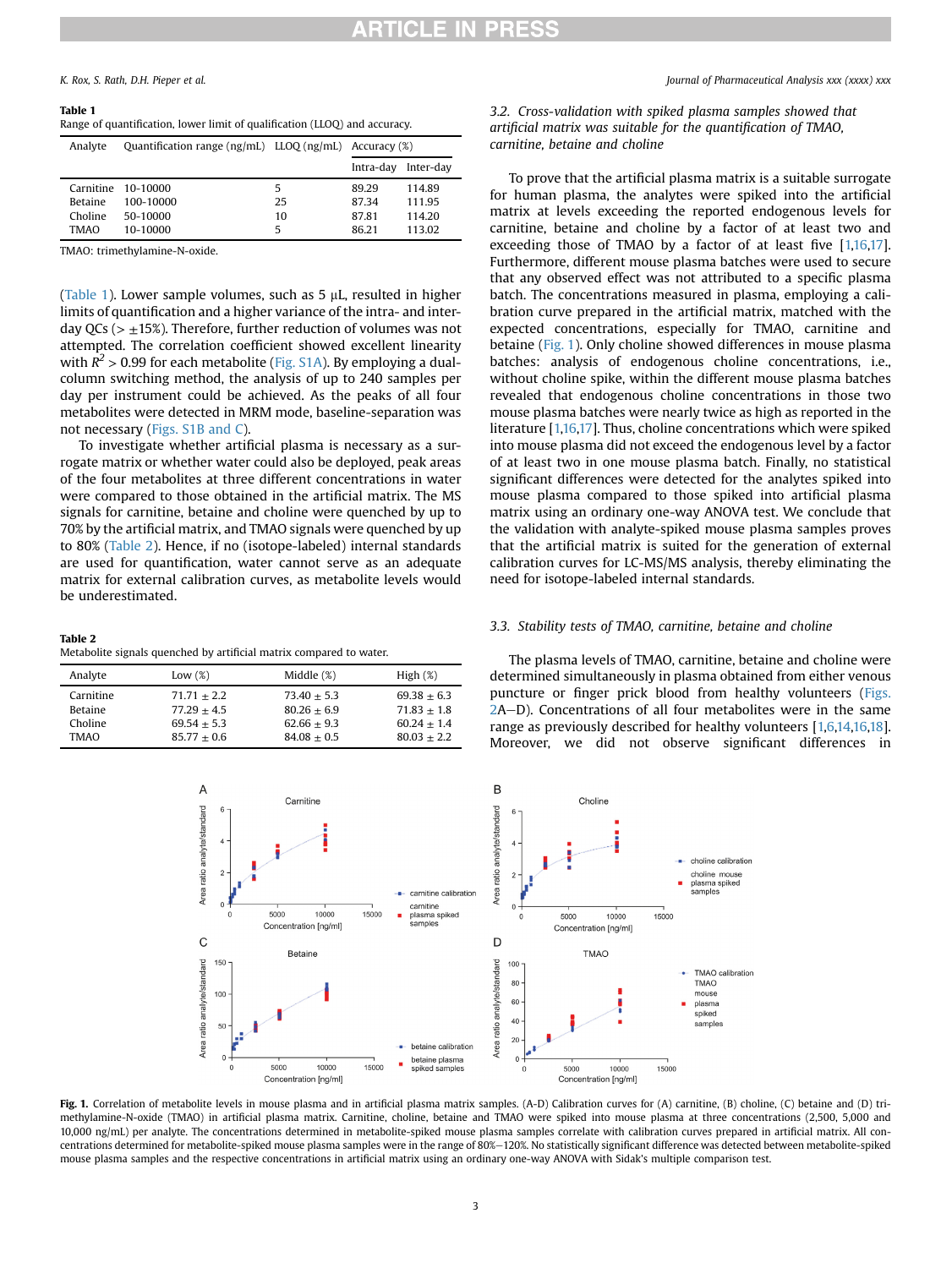# **CLE IN PRESS**

<span id="page-3-0"></span>

Fig. 2. Stability of carnitine, choline, betaine and TMAO in plasma of healthy volunteers. (A-D) Plasma samples of ten healthy volunteers were subjected to up to six freeze-thawcycles; freeze-thaw cycle no. 1 (blue), no. 2 (red), no. 3 (green), no. 4 (purple), no. 5 (orange), no. 6 (black). Data points are partly overlaid. Plasma concentrations were determined for (A) carnitine, (B) choline, (C) betaine, and (D) TMAO. (E-H) Plasma samples of three healthy volunteers (P1, P2 and P3) were stored for up to five days at room temperature. Plasma concentrations were determined on day 0, day 3 and day 5 for (E) carnitine, (F) choline, (G) betaine and (H) TMAO. No statistically significant differences in plasma concentrations for carnitine, choline, betaine and TMAO were detected neither for the freeze-thaw-cycles nor for the stability test up to 5 days at room temperature using an ordinary one-way ANOVA.

concentrations between samples from either a finger prick or venous puncture. This demonstrates that a plasma sample from a finger prick is sufficient to determine levels of all four metabolites. Furthermore, we show that our method is suitable for measuring 'real-life' samples from humans.

Next, we wanted to assess the stability of the four metabolites in 'real-life' samples from humans. Up to six freeze-thaw cycles of the samples had no influence on metabolite concentrations as no statistically significant difference was detected for concentrations after several freeze-thaw cycles ( $Figs. 2A-D$  $Figs. 2A-D$ ). Storage at room temperature for up to 5 days had no influence on the concentrations of carnitine, betaine or TMAO, either. It seems that the concentrations of choline increased slightly over time. However, using an ordinary one-way ANOVA, no statistically significant difference for the concentrations of all four metabolites on the days 0, 3 or 5 was determined (Figs.  $2E-H$ ). Hence, all four metabolites were stable when appropriately stored at  $-20$  °C, whereas storage at room temperature could cause misleading results for choline plasma concentrations. Furthermore, we provide proof-of-concept that our method is capable of obtaining similar results as the current standard method using isotope-labeled standards.

## 4. Discussion

TMAO has emerged as a promising marker for prognosis and monitoring of CVDs or atherosclerosis [\[2\]](#page-4-3). The current standard method uses isotope-labeled standards of TMAO and its precursors in plasma  $[14,19-21]$  $[14,19-21]$  $[14,19-21]$  $[14,19-21]$ . Although label-free methods have been published in the recent years deploying different approaches for a suitable surrogate matrix [\[22](#page-4-14)[,23\]](#page-4-15), isotope-labeled standards are still the method of choice for testing patient cohorts. We provide a more simple standard method to measure the plasma levels of TMAO and its precursors carnitine, betaine and choline for the validation of their full medical utility diverse populations, in order to facilitate their